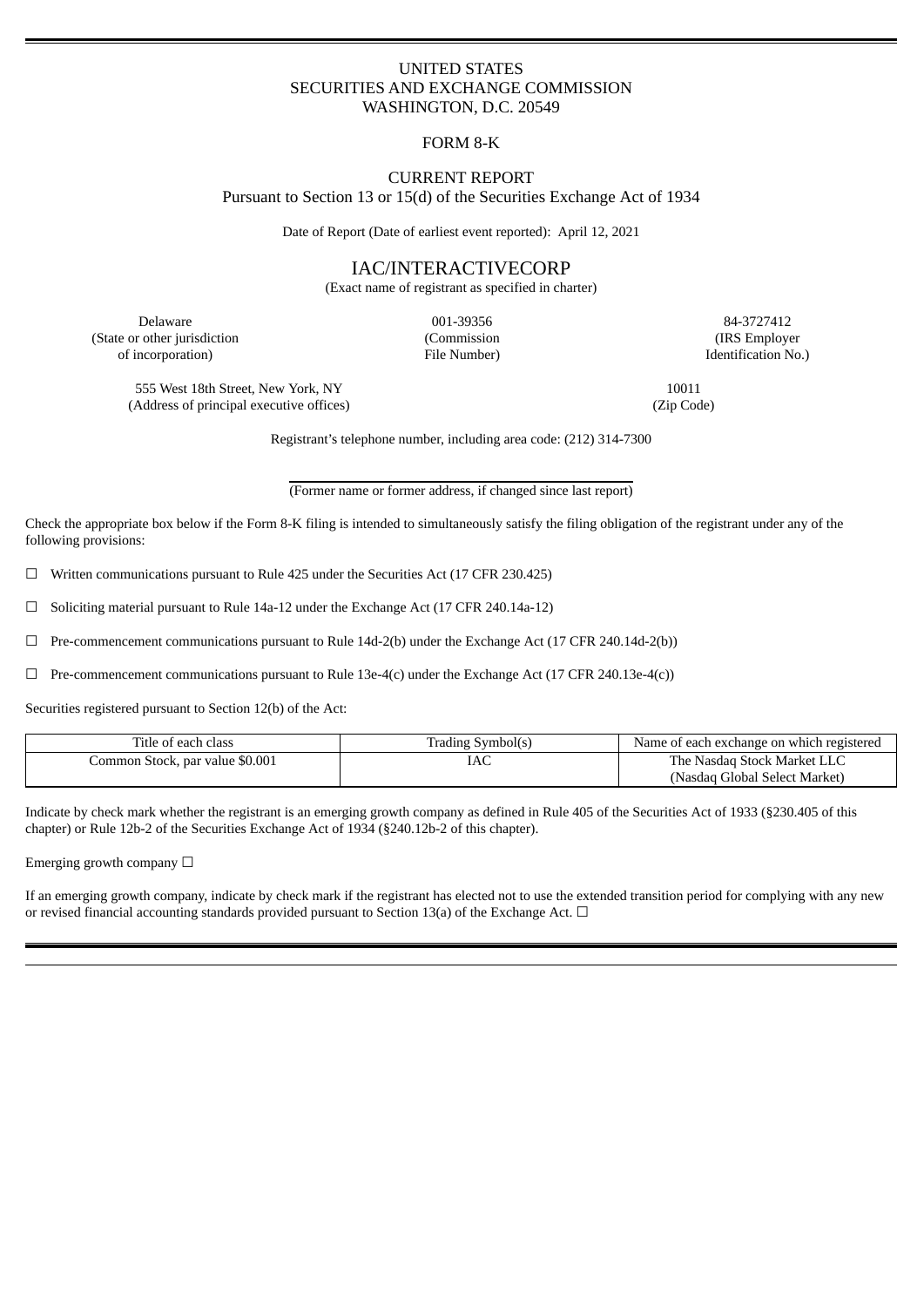#### **Item 2.02 Results of Operations and Financial Condition. Item 7.01 Regulation FD Disclosure.**

On April 12, 2021, the Registrant announced that it had posted a shareholder letter on the investor relations section of its website (https://ir.iac.com/quarterly-results), which letter contains preliminary monthly trends for its various financial reporting segments through March 31, 2021, as set forth immediately below.

|                                               | 9/2020 | 10/2020 | 11/2020 | 12/2020 | 1/2021 | 2/2021 | 3/2021 |
|-----------------------------------------------|--------|---------|---------|---------|--------|--------|--------|
| <b>Angi Inc.</b>                              |        |         |         |         |        |        |        |
| Marketplace Revenue                           | 12%    | 13%     | 18%     | 15%     | 4%     | $-2\%$ | 35%    |
| Advertising & Other Revenue                   | $1\%$  | 2%      | 3%      | 4%      | 6%     | 5%     | 10%    |
| <b>Total North America Revenue</b>            | 10%    | 10%     | 15%     | 12%     | 5%     | $-1\%$ | 30%    |
| Europe Revenue                                | $-5%$  | $-3%$   | 4%      | 10%     | 18%    | 27%    | 61%    |
| <b>Total Angi Inc. Revenue</b>                | 9%     | 10%     | 14%     | 12%     | 6%     | 1%     | 31%    |
|                                               |        |         |         |         |        |        |        |
| <b>Marketplace Service Requests</b>           | 30%    | 21%     | 17%     | 15%     | 10%    | 17%    | 60%    |
| <b>Marketplace Monetized Transactions</b>     | 10%    | 5%      | 4%      | 3%      | $0\%$  | 3%     | 47%    |
| Marketplace Transacting Service Professionals | 9%     | $10\%$  | 11%     | 11%     | 11%    | 9%     | 11%    |
| <b>Advertising Service Professionals</b>      | 5%     | 6%      | 6%      | 7%      | 7%     | 6%     | 6%     |
|                                               |        |         |         |         |        |        |        |
| <b>Vimeo</b>                                  |        |         |         |         |        |        |        |
| <b>Total Revenue</b>                          | 49%    | 49%     | 54%     | 57%     | 57%    | 54%    | $60\%$ |
| <b>Ending Subscribers</b>                     | 21%    | 22%     | 24%     | 24%     | 25%    | 26%    | 25%    |
| Average Revenue per User ("ARPU")             | 25%    | 23%     | 26%     | 27%     | 26%    | 27%    | 26%    |
|                                               |        |         |         |         |        |        |        |
| <b>Dotdash</b>                                |        |         |         |         |        |        |        |
| <b>Display Advertising Revenue</b>            | 14%    | 5%      | 16%     | 27%     | 24%    | 20%    | 28%    |
| Performance Marketing Revenue                 | 72%    | 68%     | 100%    | 91%     | 111%   | 100%   | 87%    |
| <b>Total Revenue</b>                          | 29%    | 20%     | 34%     | 44%     | 54%    | 45%    | 47%    |
|                                               |        |         |         |         |        |        |        |
| <b>Search</b>                                 |        |         |         |         |        |        |        |
| Ask Media Group Revenue                       | 6%     | 14%     | 44%     | 59%     | 33%    | 30%    | 66%    |
| Desktop Revenue                               | $-42%$ | $-44%$  | $-35%$  | $-29%$  | $-35%$ | $-32%$ | $-24%$ |
| <b>Total Revenue</b>                          | $-14%$ | $-9%$   | 12%     | 27%     | 9%     | 8%     | 35%    |
|                                               |        |         |         |         |        |        |        |
| <b>Emerging &amp; Other</b>                   |        |         |         |         |        |        |        |
| <b>Total Revenue</b>                          | 101%   | 90%     | 109%    | 119%    | 137%   | 83%    | 41%    |

As of the date of this report, the Registrant has not yet completed its financial close process for the quarter ended March 31, 2021 and its monthly results continue to be volatile as the global COVID-19 pandemic continues material.